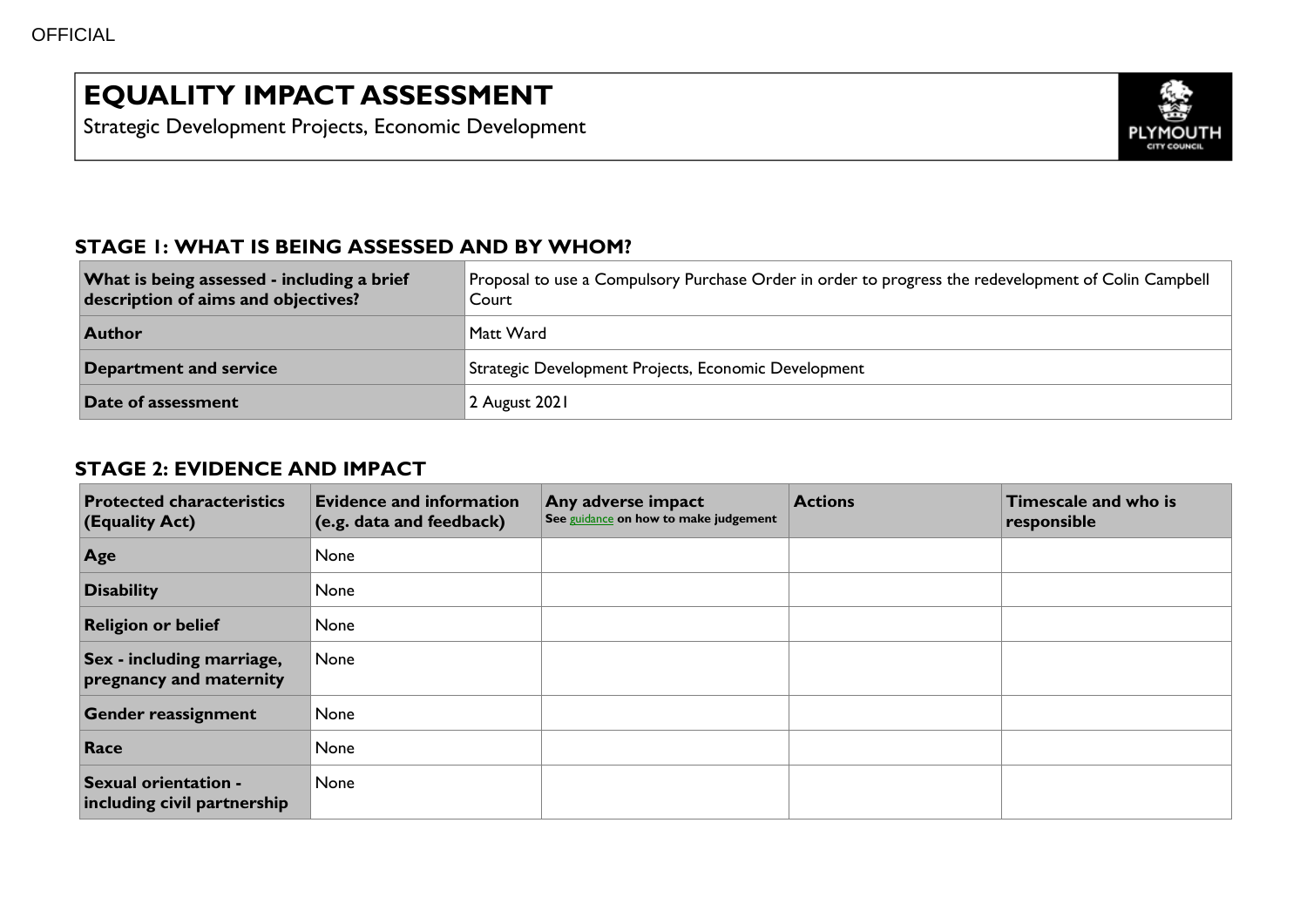## **STAGE 3: ARE THERE ANY IMPLICATIONS FOR THE FOLLOWING? IF SO, PLEASE RECORD ACTIONS TO BE TAKEN**

| <b>Local priorities</b>                                                                                                                                                        | <b>Implications</b>                                                                                                                                                                                                                                                                                                                                                                      | Timescale and who is responsible                                                       |
|--------------------------------------------------------------------------------------------------------------------------------------------------------------------------------|------------------------------------------------------------------------------------------------------------------------------------------------------------------------------------------------------------------------------------------------------------------------------------------------------------------------------------------------------------------------------------------|----------------------------------------------------------------------------------------|
| Celebrate diversity and ensure that<br>Plymouth is a welcoming city.                                                                                                           | The proposed health hub will help to promote better access to healthcare for<br>local residents, including those residents who live in some of the most<br>deprived wards in the city. This will help local people from all backgrounds and services.<br>encourage them to make the most of the services which they are entitled to.                                                     | Project team through completion of the<br>health hub and establishing new              |
| Pay equality for women, and staff<br>with disabilities in our workforce.                                                                                                       | The health hub will provide new opportunities for employment which will be<br>available for all.                                                                                                                                                                                                                                                                                         | Healthcare providers through service<br>provision.                                     |
| Supporting our workforce through<br>the implementation of Our People<br><b>Strategy 2020 - 2024</b>                                                                            | N/A                                                                                                                                                                                                                                                                                                                                                                                      |                                                                                        |
| Supporting victims of hate crime so<br>they feel confident to report<br>incidents, and working with, and<br>through our partner organisations to<br>achieve positive outcomes. | The health hub will promote inclusivity and will provide access to services for<br>all, including advice services, such as Citizens' Advice. There will also be<br>opportunities for local people to get involved in learning and social activities at<br>the hub, which will help empower victims of crime and reduce incidents of<br>crime.                                            | Project team through completion of the<br>health hub and establishing new<br>services. |
| Plymouth is a city where people<br>from different backgrounds get along all.<br>well.                                                                                          | The health hub will promote inclusivity and will provide access to services for                                                                                                                                                                                                                                                                                                          | Project team through completion of the<br>health hub and establishing new<br>services. |
| Human rights<br>Please refer to guidance                                                                                                                                       | As part of the process of using a Compulsory Purchase Order the Council has N/A<br>given consideration to human rights and the rights which tenants have<br>associated with the use of the properties which they occupy. Notwithstanding<br>these rights, it is considered that the benefits associated with the proposed<br>health hub are significant and justify the action proposed. |                                                                                        |